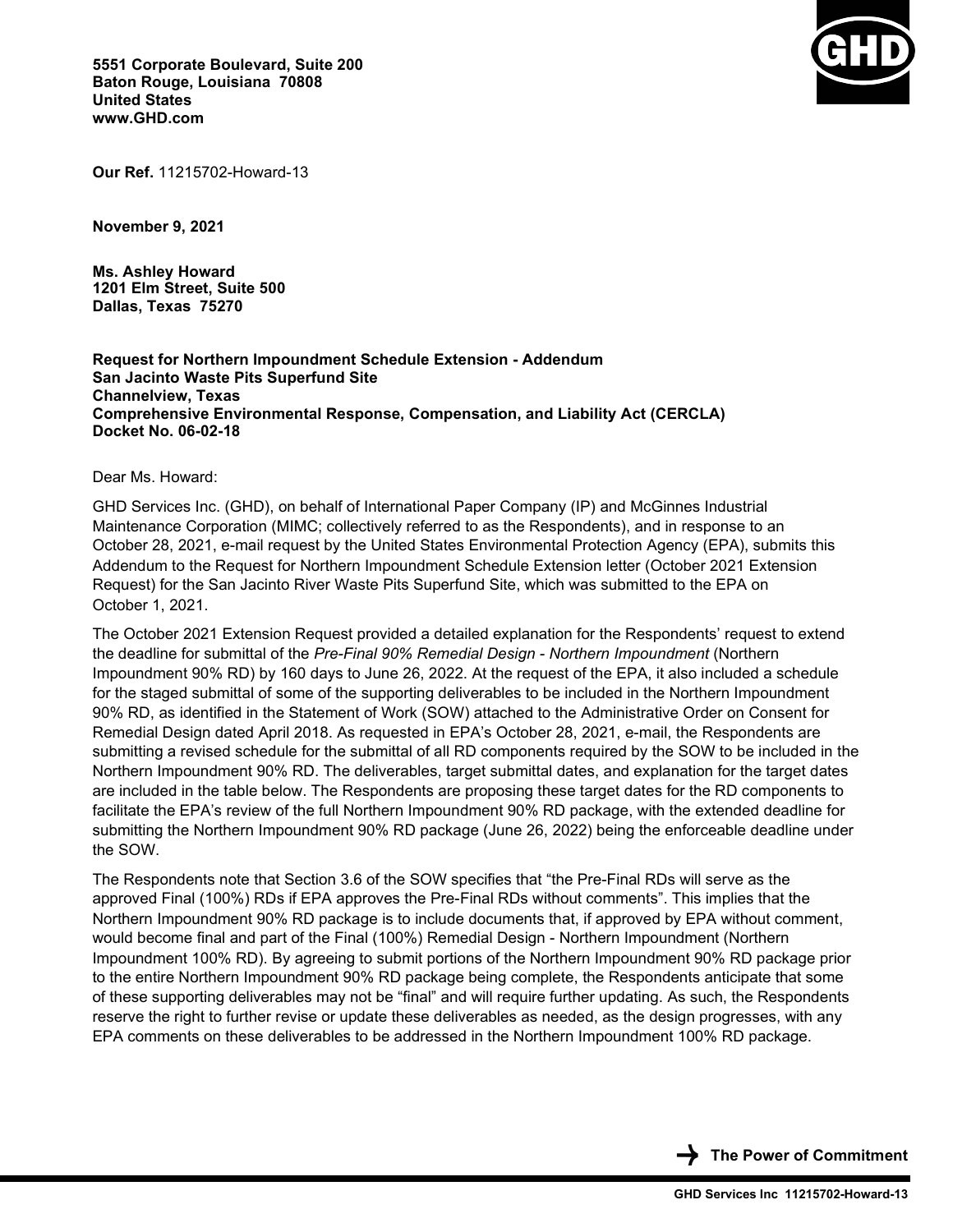| <b>Health and Safety Plan (HASP)</b><br>January 2022                                                                                                           |  |
|----------------------------------------------------------------------------------------------------------------------------------------------------------------|--|
| (Describes all activities to be performed to protect on-Site                                                                                                   |  |
| personnel and area residents from physical, chemical, and                                                                                                      |  |
| all other hazards posed by the Northern Impoundment                                                                                                            |  |
| Remedial Action (RA).                                                                                                                                          |  |
| <b>Emergency Response Plan (ERP)</b><br>January 2022                                                                                                           |  |
| (Describes procedures to be used in the event of an                                                                                                            |  |
| accident or emergency at the Northern Impoundment).                                                                                                            |  |
| <b>Monitored Natural Recovery Plan (Operations &amp;</b><br>January 2022                                                                                       |  |
| Maintenance [O&M] Plan)                                                                                                                                        |  |
| (Describes the plan to implement Monitored Natural                                                                                                             |  |
| Recovery in the Sand Separation Area, as specified in the                                                                                                      |  |
| Record of Decision [ROD]).                                                                                                                                     |  |
| Transportation and Off-Site Disposal Plan (TODP)<br>January 2022                                                                                               |  |
| (Describes the procedures for on-Site management of                                                                                                            |  |
| excavated material to be disposed of off-Site,                                                                                                                 |  |
| transportation routes for off-Site shipments, etc.).                                                                                                           |  |
| March 2022<br><b>Quality Assurance Project Plan (QAPP)</b><br>The QAPP is intended to augment the Field                                                        |  |
| (Augments the Field Sampling Plan and addresses sample<br>Sampling Plan (FSP). Additional time is needed                                                       |  |
| analysis and data handling during the Northern<br>to better understand what will be included in the                                                            |  |
| FSP.<br>Impoundment RA).                                                                                                                                       |  |
| <b>Site-Wide Monitoring Plan (SWMP)</b><br>May 2022<br>Additional time is needed to better understand the                                                      |  |
| (Describes procedures for ongoing monitoring necessary<br>excavation extent and sequencing and how that                                                        |  |
| during the Northern Impoundment RA).<br>will affect stormwater controls, etc.                                                                                  |  |
| <b>Field Sampling Plan (FSP)</b><br>May 2022<br>Additional time is needed to better understand the                                                             |  |
| (Describes procedures for sample collection activities<br>excavation extent and sequencing and how that                                                        |  |
| during the Northern Impoundment RA).<br>will inform the post-confirmation sampling                                                                             |  |
| procedures.                                                                                                                                                    |  |
| June 2022 with<br>This plan cannot be finalized until the drawings<br><b>Construction Quality Assurance/Quality Control Plan</b>                               |  |
| 90% RD<br>(CQAQCP)<br>and specifications are finalized (also in                                                                                                |  |
| (Describes the planned and systemic activities that verify<br>June 2022).                                                                                      |  |
| the Northern Impoundment RA construction will satisfy all                                                                                                      |  |
| plan, specifications, and related requirements).                                                                                                               |  |
| <b>Operations and Maintenance Plan (O&amp;M Plan)</b><br>June 2022 with<br>Further design work, not expected to be                                             |  |
| completed until second quarter 2022, needs to be<br>(Describes the requirements for inspecting, operating, and<br>90% RD                                       |  |
| completed to determine if this plan will be<br>maintaining the Northern Impoundment RA, following                                                              |  |
| completion of Northern Impoundment RA construction).<br>necessary.                                                                                             |  |
| Further design work, not expected to be<br>June 2022 with<br><b>O&amp;M Manual</b>                                                                             |  |
| 90% RD<br>completed until second quarter 2022, is needed<br>(Serves as a guide to the purpose and function of the                                              |  |
| equipment and systems that make up the remedy).<br>to determine if an O&M Manual is necessary.                                                                 |  |
| <b>Institutional Controls Implementation and Assurance</b><br>June 2022 with<br>ICs will be dependent upon the final design.                                   |  |
| Plan (ICIAP)<br>90% RD                                                                                                                                         |  |
| (Describes plans to implement, maintain, and enforce the                                                                                                       |  |
| ICs for the Northern Impoundment).                                                                                                                             |  |
| <b>Complete set of Construction Drawings and</b><br>June 2022 with<br>Additional time is needed to incorporate data from                                       |  |
| <b>Specifications</b><br>90% RD<br>the Supplemental Design Investigation and to                                                                                |  |
| (Complete set of drawings and specifications that are<br>develop these drawings and specifications, as                                                         |  |
| certified by a registered engineer and suitable for<br>detailed in the October 2021 Extension Request                                                          |  |
| procurement).<br>Letter.<br>This accompanies the aforementioned                                                                                                |  |
| <b>Design Criteria Report</b><br>June 2022 with<br>(As detailed in Sections 3.5 and 3.6 of the SOW).<br>90% RD<br>construction drawings and specifications and |  |
| provides details on the basis of the design.                                                                                                                   |  |

Notwithstanding the staged submittal of the RD components detailed above, it should be noted that the extension requested in the October 2021 Extension Request was based on the process described in the SOW, in which following submittal of the Northern Impoundment 30% RD, the next deliverable due to the EPA would be the Northern Impoundment 90% RD and as that deliverable was being developed, the Respondents would provide monthly reporting to EPA on their progress. In the October 2021 Extension Request, the Respondents